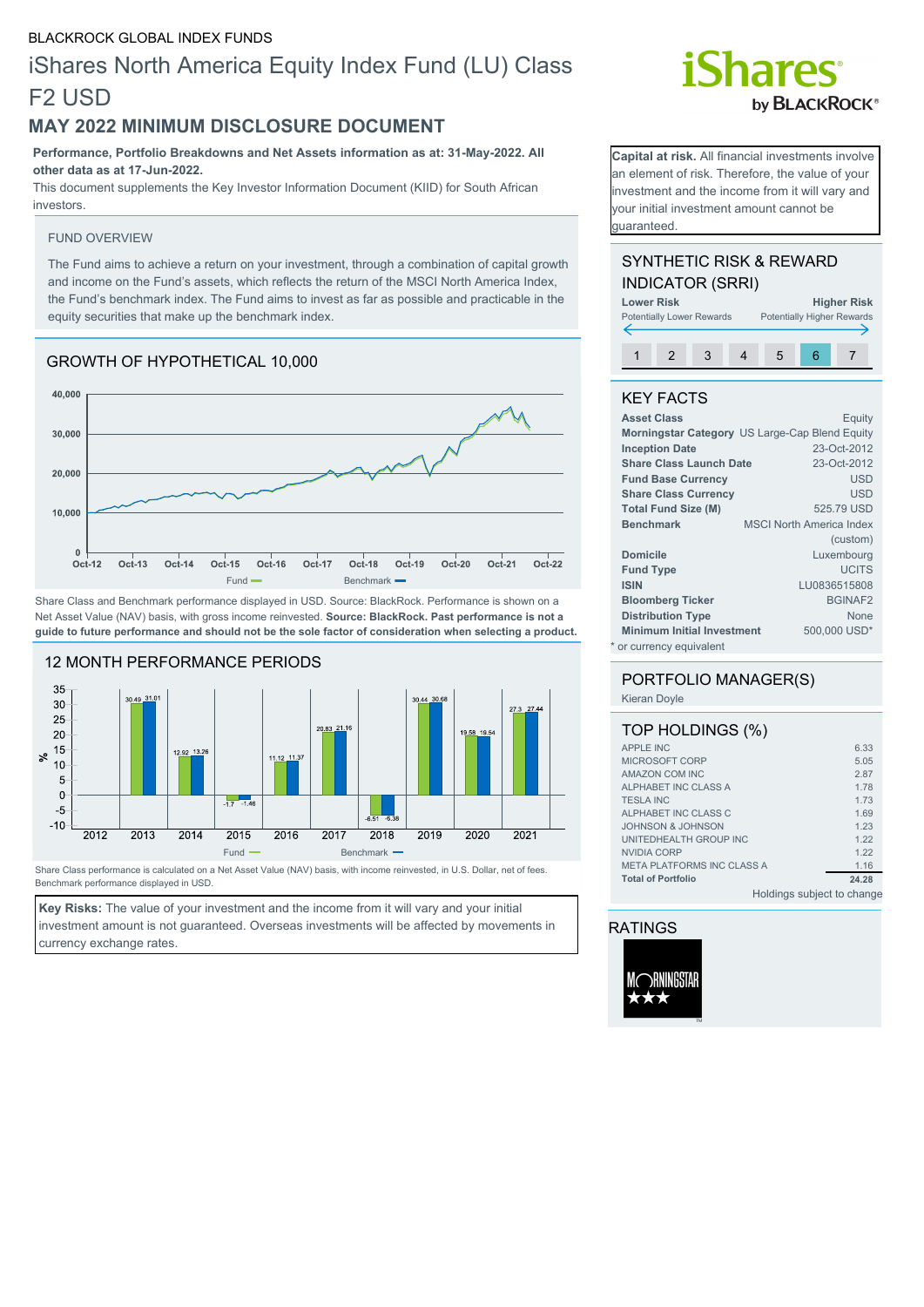#### SECTOR BREAKDOWN (%)

|                               | $\cdot$     |                  |               |
|-------------------------------|-------------|------------------|---------------|
|                               | <b>Fund</b> | <b>Benchmark</b> | <b>Active</b> |
| Information Technology        | 26.70       | 26.43            | 0.27          |
| <b>Health Care</b>            | 13.65       | 13.45            | 0.20          |
| Financials                    | 12.52       | 12.33            | 0.19          |
| <b>Consumer Discretionary</b> | 10.69       | 10.56            | 0.13          |
| Communication                 | 8.57        | 8.47             | 0.10          |
| Industrials                   | 6.71        | 7.83             | $-1.12$       |
| <b>Consumer Staples</b>       | 6.34        | 6.26             | 0.08          |
| Energy                        | 5.59        | 5.54             | 0.05          |
| <b>Materials</b>              | 3.34        | 3.28             | 0.05          |
| <b>Utilities</b>              | 3.01        | 2.99             | 0.02          |
| <b>Real Estate</b>            | 2.89        | 2.86             | 0.03          |
|                               |             |                  |               |

Negative weightings may result from specific circumstances (including timing differences between trade and settlement dates of securities purchased by the funds) and/or the use of certain financial instruments, including derivatives, which may be used to gain or reduce market exposure and/or risk management. Allocations are subject to change.

| FEES AND CHARGES          |          |
|---------------------------|----------|
| <b>Max Initial Charge</b> | 5.00%    |
| <b>Exit Fee</b>           | $0.00\%$ |
| <b>Ongoing Charge</b>     | 0.22%    |
| <b>Performance Fee</b>    | $0.00\%$ |
|                           |          |

| DEALING INFORMATION                                                                          |                              |  |
|----------------------------------------------------------------------------------------------|------------------------------|--|
| <b>Settlement</b>                                                                            | Trade Date + 3 days          |  |
| <b>Dealing Frequency</b>                                                                     | Daily, forward pricing basis |  |
| <b>Valuation Point</b>                                                                       | 12pm CET                     |  |
| <b>Transaction Cut Off Time</b>                                                              | 11:59am CET                  |  |
| The price of the Fund is published each business day on our website. Temporary suspension of |                              |  |
| the issue of shares in the Fund may occur in certain circumstances as outlined in the Fund's |                              |  |
| prospectus which is available on our website.                                                |                              |  |





 $\bigotimes$  +44 (0) 20 7743 33  $\bigotimes$  investor.services@blackrock.com  $\bigoplus$  www.blackrock.com/za



#### **IMPORTANT INFORMATION:**

This material is for distribution to Professional Clients and should not be relied upon by any other persons. Issued by BlackRock Investment Management (UK) Limited, authorised and regulated by the Financial Conduct Authority. Registered office: 12 Throgmorton Avenue, London, EC2N 2DL. Tel: 020 7743 3000. Registered in England No. 2020394. For your protection telephone calls are usually recorded. BlackRock is a trading name of BlackRock Investment Management (UK) Limited. Past performance is not a guide to future performance. The value of investments and the income from them can fall as well as rise and is not guaranteed. You may not get back the amount originally invested. The Funds may be exposed to the following non-exhaustive list of risks, including financial derivative instrument risks, currency risk, counterparty defaults and taxation risk. Please refer to the Prospectus for further details of risk factors relevant to an investment in the Fund and other important information. The sub-funds may engage in investment strategies not described herein that the Investment Manager considers appropriate. Any research in this document has been procured and may have been acted on by BlackRock for its own purpose. The results of such research are being made available only incidentally. The views expressed do not constitute investment or any other advice and are subject to change. They do not necessarily reflect the views of any company in the BlackRock Group or any part thereof and no assurances are made as to their accuracy. This document is for information purposes only and does not constitute an offer or invitation to anyone to invest in any BlackRock funds and has not been prepared in connection with any such offer. BlackRock Global Index Funds (BGIF) is a an open ended variable capital investment company established under the laws of the Grand Duchy of Luxembourg which is available for sale in certain jurisdictions only. BGIF is not available for sale in the U.S. or to U.S. persons. Product information concerning BGIF should not be published in the U.S. BlackRock Investment Management (UK) Limited is the UK distributor of BGIF. Most of the protections provided by the UK regulatory system, and the compensation under the Financial Services Compensation Scheme, will not be available. Subscriptions in BGIF are valid only if made on the basis of the current Prospectus, the most recent financial reports and the Key Investor Information Document, which may not be available to investors in certain jurisdictions where the Fund in question has not been authorised. The BGIF range employs a swing-pricing methodology in order to protect existing investors from the dilution impact of trading costs caused by shareholder activity in the funds. Furthermore, where Funds invest in securities markets that are closed for trading at the Fund's valuation point, an additional adjustment may be applied to protect investors from stale pricing and market timing speculation ("fair value adjustment"). The published Net Asset Value (NAV) may include such adjustments which have the potential to distort apparent performance and tracking error. © 2022 BlackRock, Inc. All Rights reserved. BLACKROCK, BLACKROCK SOLUTIONS, iSHARES, BUILD ON BLACKROCK, SO WHAT DO I DO WITH MY MONEY and the stylized i logo are registered and unregistered trademarks of BlackRock, Inc. or its subsidiaries in the United States and elsewhere. All other trademarks are those of their respective owners.